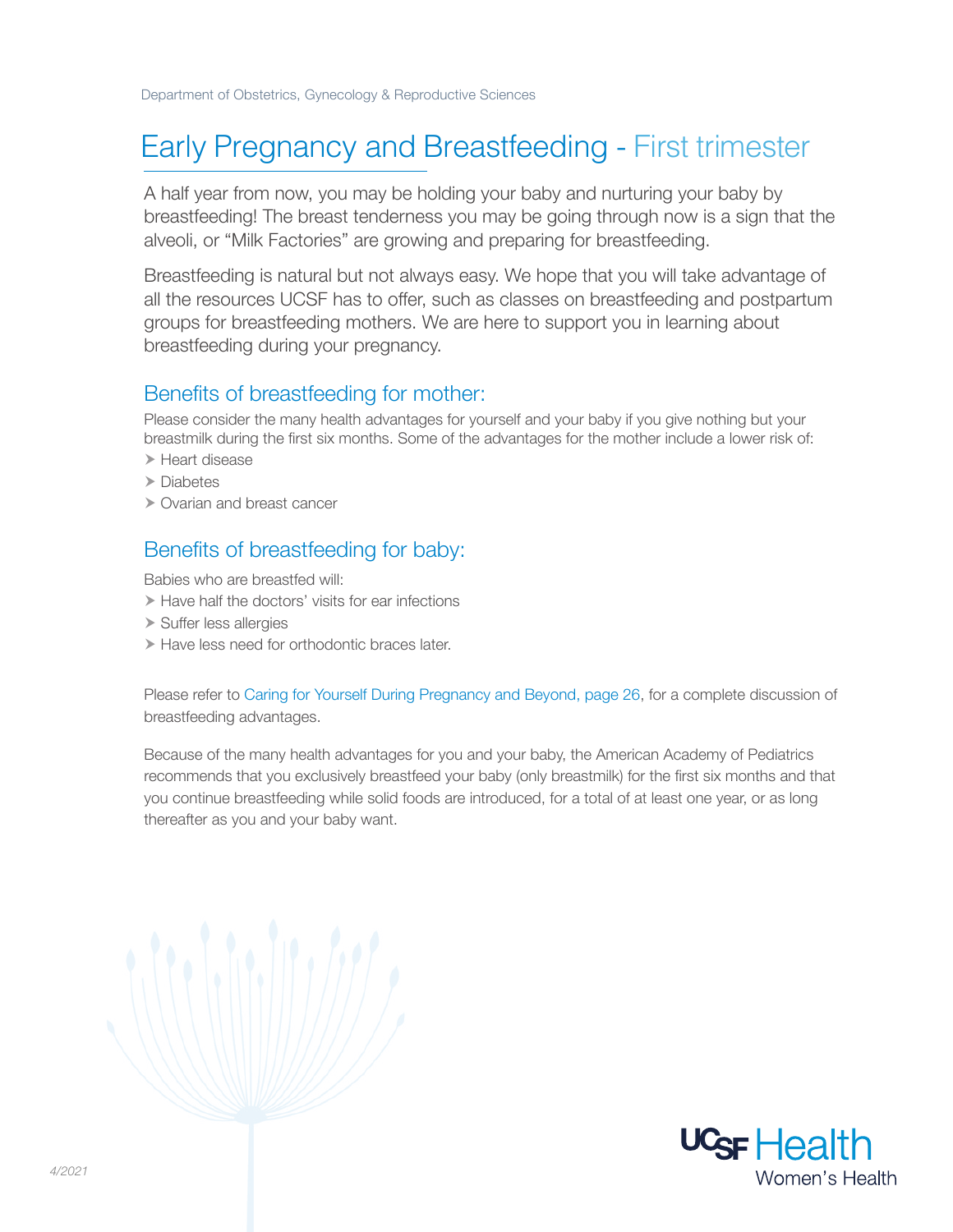# Successful Breastfeeding - Second Trimester

It's good to know practices that help make breastfeeding successful. Two practices which are known to help your baby successfully breastfeed include feeding babies when they show signs of hunger, and having your baby remain near you during the day and night.

#### Feeding based on cues:

There was a time, when formula feeding was the norm that we fed babies by a schedule, such as feeding every four hours. We now know that, whether formula or breastfed, babies feed when they show signs of hunger or by their cues. Breastfeeding babies are less likely to be over-fed and therefore can gain weight better. They also cry less.

### Early cues that show that your baby is wanting to be fed include:

- Fluttering their eyes
- ▶ Opening their mouth
- $\triangleright$  Putting their hands in their mouth

Cues are so important to follow that we also avoid using pacifiers in term babies during the early weeks. When we don't use pacifiers, we observe cues sooner, and feed babies more frequently.

#### Rooming-in:

Keeping your baby with you in your hospital room is another way to ensure breastfeeding success. Some of the advantages of rooming-in include:

- You will be able to recognize your baby's early feeding cues
- You can learn to handle your baby during the night as a team
- $\triangleright$  We can teach you safe positions for breastfeeding when you are tired, so you can rest while breastfeeding.
- Babies are safer when sleeping in the same room as you.

Please refer to page 28 in Caring for Yourself During Pregnancy and Beyond for more information on cue-based feeding and rooming-in. You will also see positions for breastfeeding on this page.

### Preparing for Birth:

In addition to signing up for breastfeeding classes, we highly recommend that you and your support person or partner prepare for childbirth by attending classes. Classes are available through our Great Expectations Pregnancy Program. You may call (415) 514-2670 to register. Scholarships are also available.

UCSF has many options for coping with labor pain. You can learn more about pain options on page 51 of Caring for Yourself During Pregnancy and Beyond. Regardless of which pain-relief options that you choose, breastfeeding can be very successful. Studies show that babies can be particularly alert and ready to breastfeed after natural childbirth. Some of the options that UCSF provides for women wanting un-medicated or minimally medicated births include:

- Warm baths during labor
- Cordless fetal monitoring that allows for movement
- $\triangleright$  Midwifery care
- Nitrous Oxide